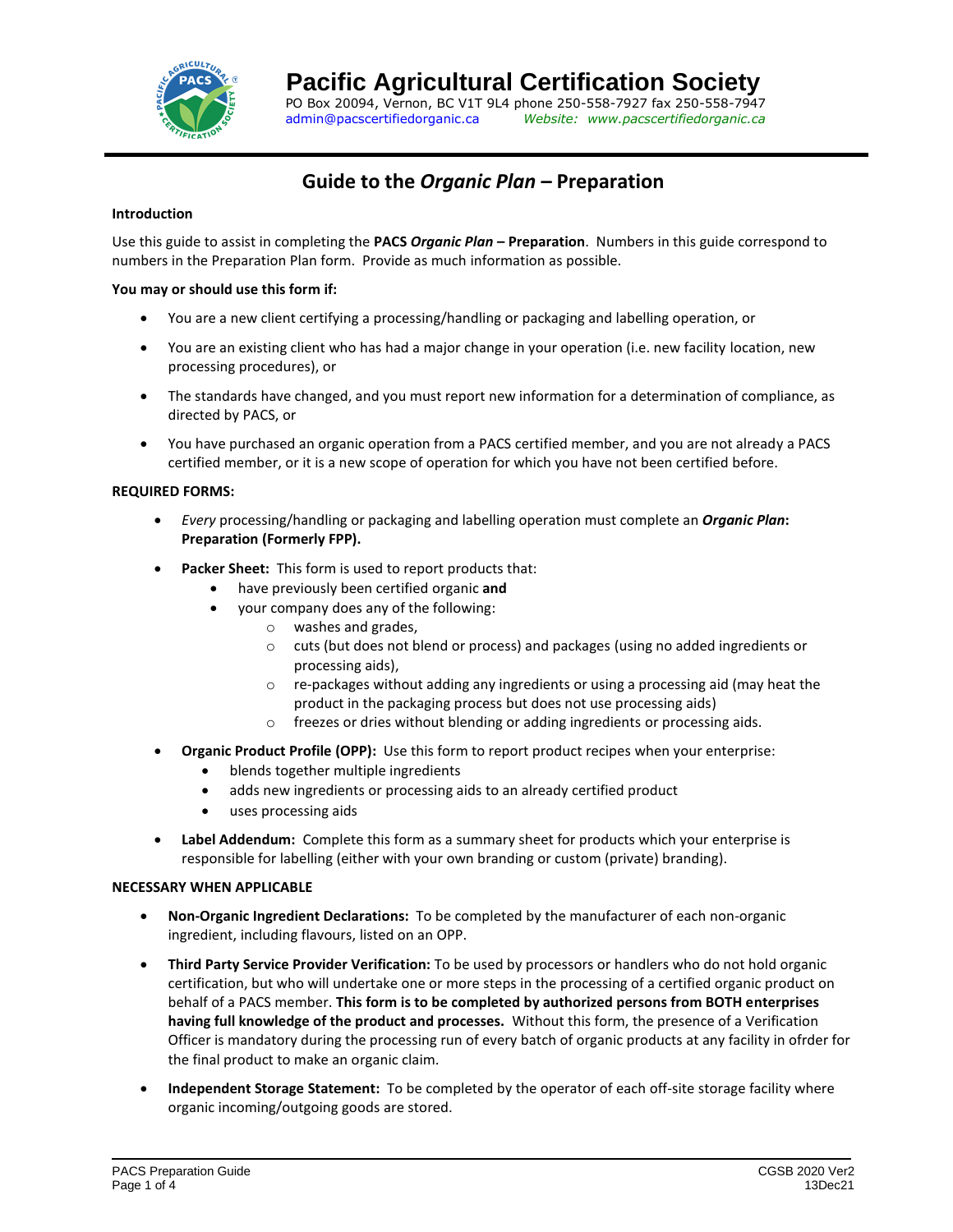• **Transport Affidavit:** To be completed by operators of transport vehicles to attest that they will protect and ensure integrity for organic products.

If you have any questions, contact the PACS office.

## **How to complete the form:**

*In efforts to reduce our ecological footprint and increase efficiency, PACS operates as a paperless office. We ask if possible, to submit ALL documents electronically (via email). We understand that this may not be possible for everyone. PACS will continue to accept documents by mail and fax, however, please note that these documents will be saved electronically and then destroyed*

This Plan is available in Microsoft Word and PDF format. **Do not complete using Google Docs.**

- To fill it in on the computer:
	- o First: save the form to your hard drive. Fill it in then save the file again before you send it to PACS.
	- $\circ$  Type into the grey coloured areas: Use your mouse, arrows or tab keys to move around the form. If this form is not compatible with your computer system or you experience any problems, contact the PACS office for immediate assistance. If you need more space than is provided add additional sheets.
- **Note** the charts expand when data is filled in, so the page numbers change from the original blank form as it is filled in. Therefore, **question** number references are given below, but page number references are not.
- **Note** If you work with a Mac computer, you may have to print documents and fill them in manually.
- If you are unable to complete the form electronically, you may print the form, fill it in with black or blue ink and mail it to the PACS office. Be sure to keep a copy of the completed form. If you need more space than is provided, add additional sheets.

## **Abbreviations used:**

- VO **Verification Officer**  an independent contractor who inspects your farm at the request of your Certification Body (CB). The VO makes a report to the Certification Committee of the CB. A copy of this report is sent to you along with the Certification Review Report. Remember, the VO does *not* certify your farm, nor set conditions for certification.
- CC **Certification Committee** the group authorized by your Certification Body to make decisions. The PACS Certification Committee examines your Crop Plan/Renewal and the VO's report, then decides whether you qualify for certification. Sometimes the CC sets conditions which you must meet for certification. These are itemized in the "Certification Review Report" and have deadlines for your responses.
- COR the standards, regulations and PSL which comprise the *Canada Organic Regime*.
- COS [Canadian Organic Standards \(CAN/CGSB 32.310-2020\).](http://publications.gc.ca/collections/collection_2020/ongc-cgsb/P29-32-310-2020-eng.pdf)
- PSL [Permitted Substance List \(CAN/CGSB 32.311-2020\).](http://publications.gc.ca/collections/collection_2020/ongc-cgsb/P29-32-311-2020-eng.pdf)
- SFCR [Safe Food for Canadians Regulation, Part 13](https://laws-lois.justice.gc.ca/eng/regulations/SOR-2018-108/page-34.html#h-846236)  Organic Products
- CRR: Certification Review Report. This is the annual report that is created when the PACS Certification Committee reviews your certification (inspection report, organic plan, renewal forms, etc.). It will be sent to you as part of your certification package and is intended to provide a "snapshot" of your operation.

### **About this Guide:**

This document highlights areas where there may be pitfalls, or confusion. Not every line is explained. If you have questions that are not covered in this guide, contact the PACS office.

### **A. OVERVIEW of OPERATIONS:**

#3. Identify all the products that you wish to have listed on your organic certificate. Natural Health Products are covered under a special certification program developed by PACS, therefore, these must be identified separately. If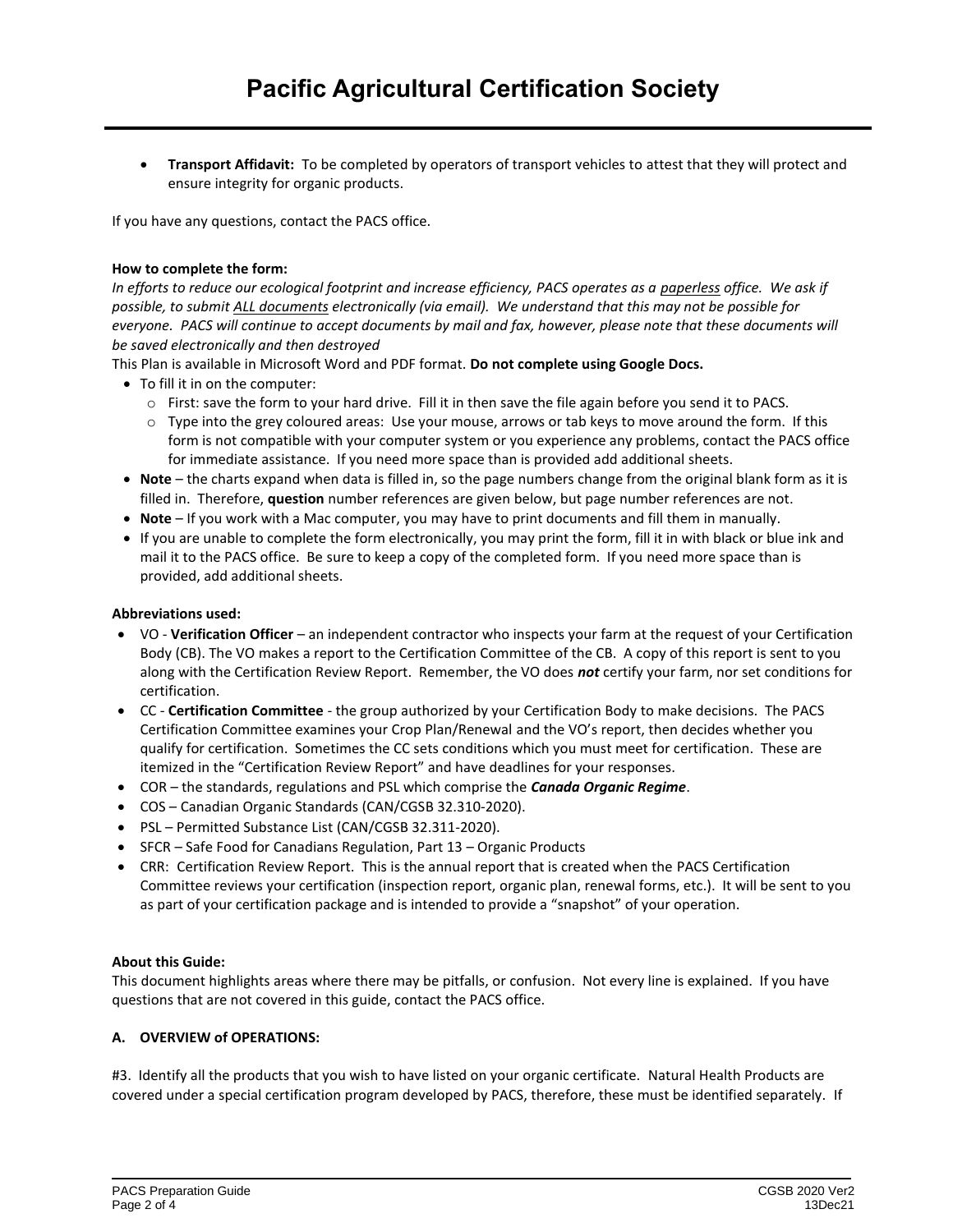you provide a SERVICE, identify all the processes which are to be included in your certification program, including packaging and labelling of any organic product.

#7. Special note for coffee roasters – blending beans sourced from different regions/countries of the world constitutes a multi-ingredient product, even though the ingredients are all coffee beans. You will be required to complete and submit a recipe form (OPP) for each product which contains blended beans.

#11. If you contract with another operation for a specific service (i.e. drying and cracking organic nuts; juicing organic fruit; bottling organic wine) provide details in the chart provided.

# **B. PRODUCT COMPOSITION and PREPARATION:**

#16. COR certification accommodates two different product categories. Category 1 (ORGANIC) has an organic content of 95% or higher. Category 2 (XX% Organic Ingredients) may have an organic content that falls between 70 and 95% organic. Different assessment criteria apply to the two categories so be sure to provide accurate lists.

#17. You must have an organic certificate to verify the status of **every organic ingredient** used in your products. These will be reviewed by the VO during each inspection to ensure that they are current or match the date that a specific long-lasting ingredient was purchased. If your records are incomplete or outdated, it will delay your certification and will cost you more for follow-up. Please have current and complete documentation ready for the VO to inspect.

#19 & 20. As the organic sector grows, more and more products are available in organic form. Therefore, you must continually be on the lookout for organic replacements for currently used non-organic ingredients. (Examples, fermentation yeasts; glycerin.) Some ingredients cannot attain organic status because they are mineral in nature (like salt) or originate from non-agricultural commodities (like gellan gum).

# **C. MAINTAINING ORGANIC INTEGRITY:**

#27. Cleaners and additives used to maintain boilers must be scrutinized if culinary steam has direct contact with organic products. Please be sure to submit SDSes and product spec sheets to the PACS office.

#33. The 2020 Standards make it imperative to ensure that recyclable packaging that is used on organic products is **not** derived from GMO cellulose. If you are using or wish to use recyclable packaging, be sure to have written confirmation from the manufacturer that the packaging materials are not made from genetically engineered sources.

#36. The 2020 Standards require that organic operators who utilize or sell at risk organic seeds or grains must implement rigorous measures to prevent accidental commingling or trace amounts of GE contamination at their enterprise. You must ensure that you have a plan to eliminate this risk and that you manage your plan effectively.

All pest control and cleaning & sanitation substances must be identified and support documentation for each one of them must be in your organic records and ready for inspection. (The organic standards only scrutinize cleaning and sanitation products that are used on food-contact surfaces.)

If you are responsible for transportation of organic goods, then you are ALSO responsible to guarantee the organic integrity of the products during transit. If you contract for transportation service, ensure that you have investigated conditions and taken steps to ensure that organic integrity will be maintained during transport.

# **D. MARKETING & LABELLING:**